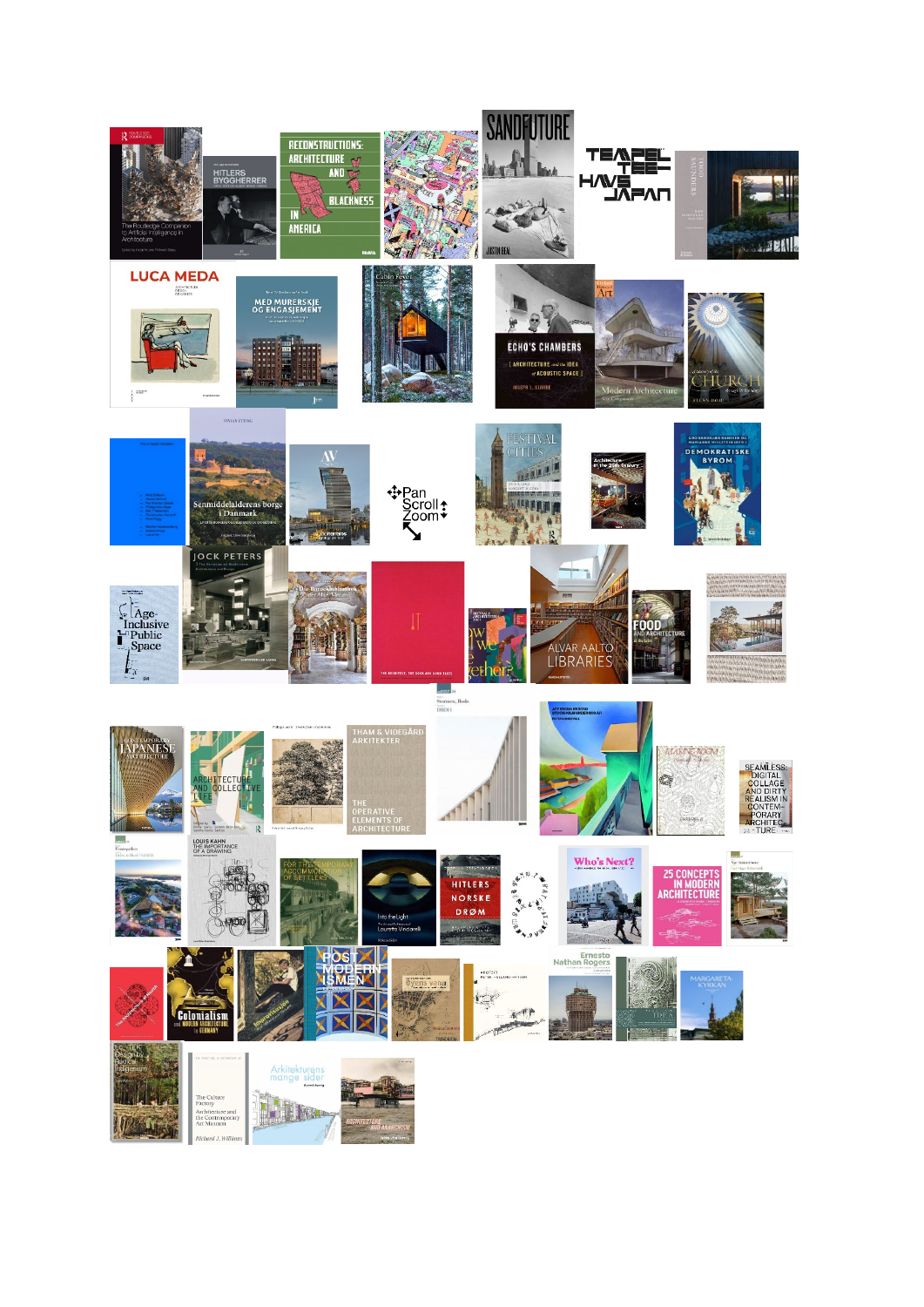## Arkitektur

## *Klikk på tittelen for å se plassering i biblioteket*

- As, Imdat og Prithwish Basu. *[The Routledge companion to artificial intelligence in architecture.](https://bibsys-almaprimo.hosted.exlibrisgroup.com/permalink/f/1n8chvd/BIBSYS_ILS71639577920002201)* [Abington, Oxon: Routledge, 2021.](https://bibsys-almaprimo.hosted.exlibrisgroup.com/permalink/f/1n8chvd/BIBSYS_ILS71639577920002201)
- Andersen, Ketil Gjølme. *[Hitlers byggherrer: Fritz Todt og Albert Speer i Norge](https://bibsys-almaprimo.hosted.exlibrisgroup.com/permalink/f/1n8chvd/BIBSYS_ILS71609031470002201)*. Bergen: [Fagbokforlaget, 2021.](https://bibsys-almaprimo.hosted.exlibrisgroup.com/permalink/f/1n8chvd/BIBSYS_ILS71609031470002201)
- [Anderson, Sean, Mabel O. Wilson og David Hartt.](https://bibsys-almaprimo.hosted.exlibrisgroup.com/permalink/f/1n8chvd/BIBSYS_ILS71639592950002201) *Reconstructions: architecture and blackness in America*[. New York: Museum of Modern Art, 2021.](https://bibsys-almaprimo.hosted.exlibrisgroup.com/permalink/f/1n8chvd/BIBSYS_ILS71639592950002201)
- [Armborst, Tobias, Daniel D'Oca, Georgeen Theodore](https://bibsys-almaprimo.hosted.exlibrisgroup.com/permalink/f/17b6085/BIBSYS_ILS71640573990002201) og Riley Gold*. The Arsenal of exclusion & inclusion*[. New York: Actar Publishers, 2021.](https://bibsys-almaprimo.hosted.exlibrisgroup.com/permalink/f/17b6085/BIBSYS_ILS71640573990002201)

Beal, Justin. *Sandfuture*[. Cambridge, Massachusetts: MIT Press, 2021.](https://bibsys-almaprimo.hosted.exlibrisgroup.com/permalink/f/1n8chvd/BIBSYS_ILS71638762780002201)

Blaser, Werner. *Temple and teahouse in Japan*[. Basel: Birkhäuser Verlag GmbH, 2021.](https://bibsys-almaprimo.hosted.exlibrisgroup.com/permalink/f/1n8chvd/BIBSYS_ILS71639462750002201)

Bradbury, Dominic. *Todd Saunders: new northern houses*. London: Thames and Hudson, 2021.

Braghieri, Nicola. *[Luca Meda: architect and designer](https://bibsys-almaprimo.hosted.exlibrisgroup.com/permalink/f/1n8chvd/BIBSYS_ILS71640362270002201)*. Milan: Silvana Editoriale, 2021.

Bratberg, Terje T.V. og Per Frost. *[Med murerskje og engasjement: Frost-selskapene, murerbransjen](https://bibsys-almaprimo.hosted.exlibrisgroup.com/permalink/f/1n8chvd/BIBSYS_ILS71608030780002201)  og boligpolitikk 1943-2021*[. Trondheim: Museumsforlaget, 2021.](https://bibsys-almaprimo.hosted.exlibrisgroup.com/permalink/f/1n8chvd/BIBSYS_ILS71608030780002201)

*[Cabin fever: enchanting cabins, shacks, and hideaways.](https://bibsys-almaprimo.hosted.exlibrisgroup.com/permalink/f/1n8chvd/BIBSYS_ILS71639742370002201)* Berlin: Die Gestalten Verlag, 2021.

Clarke, Joseph L. *[Echo's chambers: architecture and the idea of acoustic space.](https://bibsys-almaprimo.hosted.exlibrisgroup.com/permalink/f/1n8chvd/BIBSYS_ILS71639262380002201)* Pittsburgh: University [of Pittsburgh Press, 2021.](https://bibsys-almaprimo.hosted.exlibrisgroup.com/permalink/f/1n8chvd/BIBSYS_ILS71639262380002201)

Colquhorn, Alan. *Modern architecture*. Oxford: Oxford University Press, 2002

Dobraszczyk, Paul. *[Architecture and anarchism: building without authority](https://bibsys-almaprimo.hosted.exlibrisgroup.com/permalink/f/1n8chvd/BIBSYS_ILS71642029050002201)*. London: Paul Holberton [Publishing, 2021.](https://bibsys-almaprimo.hosted.exlibrisgroup.com/permalink/f/1n8chvd/BIBSYS_ILS71642029050002201)

Doig, Allan. *[A history of the church through its buildings](https://bibsys-almaprimo.hosted.exlibrisgroup.com/permalink/f/17b6085/BIBSYS_ILS71640340310002201)*. Oxford: Oxford University Press, 2020.

Eriksen, Arild. *Hva vi lagde ved sjøen*[. Oslo: Fragment, 2021.](https://bibsys-almaprimo.hosted.exlibrisgroup.com/permalink/f/1n8chvd/BIBSYS_ILS71639242070002201)

Etting, Vivian. *[Senmiddelalderens Borge i Danmark: livet på](https://bibsys-almaprimo.hosted.exlibrisgroup.com/permalink/f/1n8chvd/BIBSYS_ILS71633649130002201) borgene og deres brug og indretning*. [Odense: Syddansk Universitetsforlag, 2021.](https://bibsys-almaprimo.hosted.exlibrisgroup.com/permalink/f/1n8chvd/BIBSYS_ILS71633649130002201)

Fernández-Galiano, Luis. *[Estudio Herreros: technology and type](https://bibsys-almaprimo.hosted.exlibrisgroup.com/permalink/f/1n8chvd/BIBSYS_ILS71639092000002201)*. Vol. 238 (2021). AV Monografías = [Monographs. Madrid: Arquitectura Viva, 2021.](https://bibsys-almaprimo.hosted.exlibrisgroup.com/permalink/f/1n8chvd/BIBSYS_ILS71639092000002201)

Gallanti, Fabrizio*[. Pan scroll zoom: teaching architecture under lockdown: 20 studios worldwide that](https://bibsys-almaprimo.hosted.exlibrisgroup.com/permalink/f/1n8chvd/BIBSYS_ILS71640445040002201)  went online*[. Somerset: Drawing Matter, 2021.](https://bibsys-almaprimo.hosted.exlibrisgroup.com/permalink/f/1n8chvd/BIBSYS_ILS71640445040002201)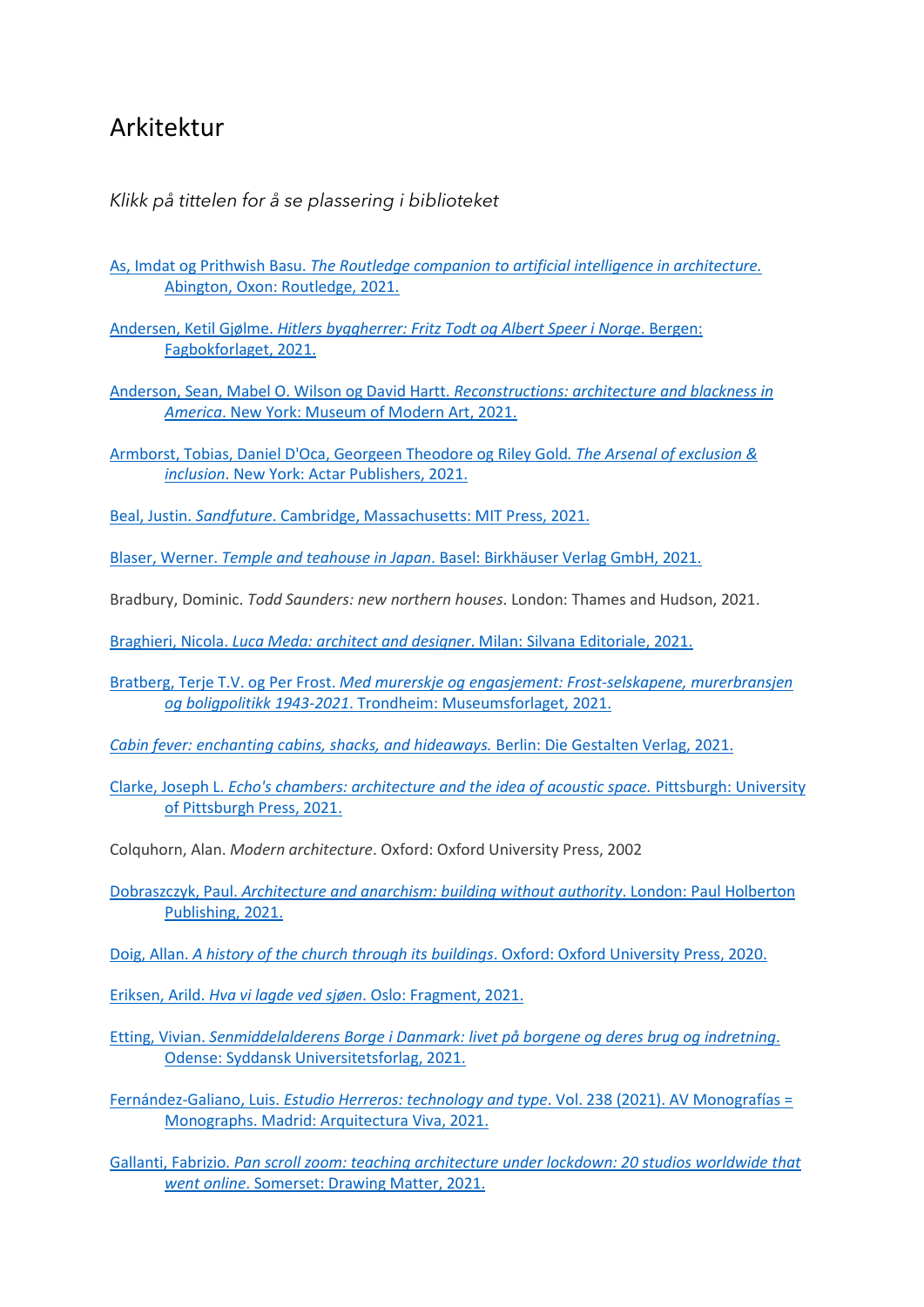Gold, John R. og Margaret M. Gold. *[Festival cities: culture, planning and urban life](https://bibsys-almaprimo.hosted.exlibrisgroup.com/permalink/f/17b6085/BIBSYS_ILS71640039130002201)*. Abingdon, Oxon: [Routledge, 2021.](https://bibsys-almaprimo.hosted.exlibrisgroup.com/permalink/f/17b6085/BIBSYS_ILS71640039130002201)

[Gössel, Peter og Gabriele Leuthäuser.](https://bibsys-almaprimo.hosted.exlibrisgroup.com/permalink/f/1n8chvd/BIBSYS_ILS71640351210002201) *Architecture in the 20th Century*. Cologne: Taschen, 2018.

Hanssen, Gro Sandkjær og Marianne Millstein, red. *Demokratiske byrom*[. Oslo: Universitetsforlaget,](https://bibsys-almaprimo.hosted.exlibrisgroup.com/permalink/f/1n8chvd/BIBSYS_ILS71589946610002201)  [2021.](https://bibsys-almaprimo.hosted.exlibrisgroup.com/permalink/f/1n8chvd/BIBSYS_ILS71589946610002201)

[Hauderowicz, Dominique og Kristian Ly Serena.](https://bibsys-almaprimo.hosted.exlibrisgroup.com/permalink/f/1n8chvd/BIBSYS_ILS71602892550002201) *Age-inclusive public space*. Berlin: Hatje Cantz, 2020.

Hodgson, Petra Hagen og Rolf Toyka. *[The architect, the cook and good taste](https://bibsys-almaprimo.hosted.exlibrisgroup.com/permalink/f/1n8chvd/BIBSYS_ILS71468497210002201)*. Basel: Birkhäuser, 2007.

*[How will we live together?: Biennale Architettura 2021](https://bibsys-almaprimo.hosted.exlibrisgroup.com/permalink/f/1n8chvd/BIBSYS_ILS71640181980002201)*. Venezia: La Biennale Di Venezia, 2021.

Jetsonen, Sirkkaliisa og Jari Jetsonen. *Alvar Aalto libraries*[. Helsinki: Rakennustieto Publishing, 2018.](https://bibsys-almaprimo.hosted.exlibrisgroup.com/permalink/f/1n8chvd/BIBSYS_ILS71639702380002201)

Jewson, William. *[Andreas Martin-Löf arkitekter: one to one](https://bibsys-almaprimo.hosted.exlibrisgroup.com/permalink/f/1n8chvd/BIBSYS_ILS71639282780002201)*. Stockholm: Art and Theory Publishing, [2019.](https://bibsys-almaprimo.hosted.exlibrisgroup.com/permalink/f/1n8chvd/BIBSYS_ILS71639282780002201)

Jodido, Philip, ed. *Contemporary Japanese architecture*. Köln: TASCHEN GmbH, 2021

Kaufmann, Michael. *[Die barockbibliothek der Abtei Metten](https://bibsys-almaprimo.hosted.exlibrisgroup.com/permalink/f/1n8chvd/BIBSYS_ILS71639577450002201)*. Sankt Ottilien: EOS, 2021.

Lewis, Penny., Lorens Holm og Sandra Costa Santos, red. *Architecture and collective life*. London: Routledge, 2022.

Lewis, Philippa. *[Stories from architecture: behind the lines at drawing matter](https://bibsys-almaprimo.hosted.exlibrisgroup.com/permalink/f/1n8chvd/BIBSYS_ILS71640340450002201)*. Cambridge: MIT Press, [2021.](https://bibsys-almaprimo.hosted.exlibrisgroup.com/permalink/f/1n8chvd/BIBSYS_ILS71640340450002201)

Lindman, Åke E:son. *[Tham & Videgård arkitekter: the operative elements of architecture](https://bibsys-almaprimo.hosted.exlibrisgroup.com/permalink/f/1n8chvd/BIBSYS_ILS71639485350002201)*. Lund: [Arena, 2014.](https://bibsys-almaprimo.hosted.exlibrisgroup.com/permalink/f/1n8chvd/BIBSYS_ILS71639485350002201)

Long, Christopher. *[Jock Peters: architecture and design: the varieties of modernism](https://bibsys-almaprimo.hosted.exlibrisgroup.com/permalink/f/1n8chvd/BIBSYS_ILS71639742310002201)*. New York: Bauer [and Dean, 2021.](https://bibsys-almaprimo.hosted.exlibrisgroup.com/permalink/f/1n8chvd/BIBSYS_ILS71639742310002201)

[Longva, Knut Magne, Karl Otto Ellefsen](https://bibsys-almaprimo.hosted.exlibrisgroup.com/permalink/f/1n8chvd/BIBSYS_ILS71638414380002201) og Dagfinn Sagen. *Project Stormen, Bodø, Architect DRDH*. [Vol. 24. AsBUILT. Oslo: Pax, 2021.](https://bibsys-almaprimo.hosted.exlibrisgroup.com/permalink/f/1n8chvd/BIBSYS_ILS71638414380002201)

[Lucas, Paul-Antoine, Armelle Breuil](https://bibsys-almaprimo.hosted.exlibrisgroup.com/permalink/f/1n8chvd/BIBSYS_ILS71639313010002201) og Quy Son Bui. *Safe space: zine 1-6.* Oslo: Safe Space Publishing, [2021.](https://bibsys-almaprimo.hosted.exlibrisgroup.com/permalink/f/1n8chvd/BIBSYS_ILS71639313010002201)

Lundevall, Peter. *[Att bygga en stad: Stockholm under 800 år](https://bibsys-almaprimo.hosted.exlibrisgroup.com/permalink/f/1n8chvd/BIBSYS_ILS71640039160002201)*. Stockholm: Carlsson Bokförlag, 2021.

*Making Room: women and architecture.* [Vol. 11. Heresies. New York: Heresies Collective, 1981.](https://bibsys-almaprimo.hosted.exlibrisgroup.com/permalink/f/1n8chvd/BIBSYS_ILS71640433140002201)

Martin-McAuliffe, Samantha L. *[Food and architecture: at the table.](https://bibsys-almaprimo.hosted.exlibrisgroup.com/permalink/f/17b6085/BIBSYS_ILS71543299170002201)* London: Bloomsbury Academic, [2016.](https://bibsys-almaprimo.hosted.exlibrisgroup.com/permalink/f/17b6085/BIBSYS_ILS71543299170002201)

[McQuillan, Thomas, Karl Otto Ellefsen og Dagfinn Sagen](https://bibsys-almaprimo.hosted.exlibrisgroup.com/permalink/f/1n8chvd/BIBSYS_ILS71638414360002201)*. Project Finansparken, Architect Helen & Hard / SAAHA*[. Vol. 25. AsBUILT. Oslo: Pax, 2021.](https://bibsys-almaprimo.hosted.exlibrisgroup.com/permalink/f/1n8chvd/BIBSYS_ILS71638414360002201)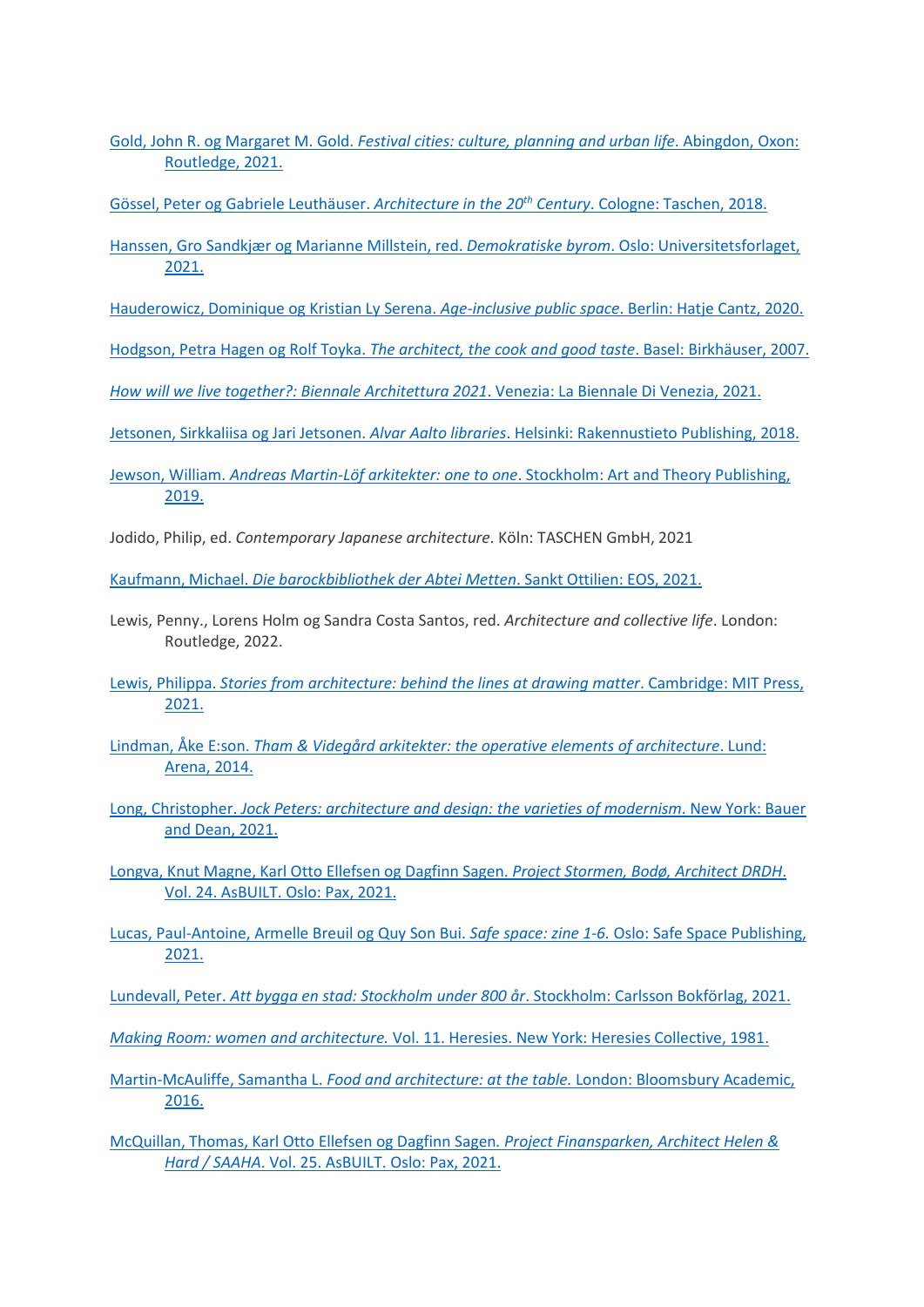Merrill, Michael. *[Louis Kahn: the importance of a drawing](https://bibsys-almaprimo.hosted.exlibrisgroup.com/permalink/f/1n8chvd/BIBSYS_ILS71639732370002201)*. Zurich: Lars Muller Publishers, 2021.

Monteyne, David. *For the temporary accommodation of settlers: architecture and immigrant reception in Canada, 1870-1930*. Montreal: McGill-Queen's university press, 2021

Murphy, Michael P. og Jeffrey Mansfield. *[The architecture of health: hospital design and the](https://bibsys-almaprimo.hosted.exlibrisgroup.com/permalink/f/1n8chvd/BIBSYS_ILS71639702360002201)  construction of dignity*[. New York: Cooper-Hewitt Museum, 2021.](https://bibsys-almaprimo.hosted.exlibrisgroup.com/permalink/f/1n8chvd/BIBSYS_ILS71639702360002201)

Osayimwese, Itohan. *[Colonialism and modern architecture in Germany](https://bibsys-almaprimo.hosted.exlibrisgroup.com/permalink/f/17b6085/BIBSYS_ILS71639292390002201)*. Pittsburgh: University of [Pittsburgh Press, 2017.](https://bibsys-almaprimo.hosted.exlibrisgroup.com/permalink/f/17b6085/BIBSYS_ILS71639292390002201)

Pløger, John, Anniken Førde og Anne-Lene Sand. *[Improvisasjon: byliv mellom plan og planløshet.](https://bibsys-almaprimo.hosted.exlibrisgroup.com/permalink/f/1n8chvd/BIBSYS_ILS71615196290002201)* [Oslo: SAP Scandinavian Academic Press, 2021.](https://bibsys-almaprimo.hosted.exlibrisgroup.com/permalink/f/1n8chvd/BIBSYS_ILS71615196290002201)

Pålsson, Ann, red. *Postmodernismen i Stockholm*[. Stockholm: Samfundet Sankt Erik Appell Förlag,](https://bibsys-almaprimo.hosted.exlibrisgroup.com/permalink/f/1n8chvd/BIBSYS_ILS71640192130002201)  [2021.](https://bibsys-almaprimo.hosted.exlibrisgroup.com/permalink/f/1n8chvd/BIBSYS_ILS71640192130002201)

Røskaft, Merete og Per Østby. *[Byens vann: Trondheims vann-](https://bibsys-almaprimo.hosted.exlibrisgroup.com/permalink/f/1n8chvd/BIBSYS_ILS71600594230002201) og avløpshistorie*. Trondheim: [Museumsforlaget, 2021.](https://bibsys-almaprimo.hosted.exlibrisgroup.com/permalink/f/1n8chvd/BIBSYS_ILS71600594230002201)

[Røyrane, Eva og Oddleiv Apneseth.](https://bibsys-almaprimo.hosted.exlibrisgroup.com/permalink/f/1n8chvd/BIBSYS_ILS71613719310002201) *Arkitekt Peter Helland-Hansen*. Leikanger: Skald, 2021.

Sabini, Maurizio. *Ernesto Nathan Rogers: the modern architect as public intellectual.* London: Bloomsbury Visual Arts, 2021.

Samuelson, Tim og Chris Ware. *Louis Sullivan's idea.* [Chicago: Alphawood Exhibitions, 2021.](https://bibsys-almaprimo.hosted.exlibrisgroup.com/permalink/f/1n8chvd/BIBSYS_ILS71640272220002201)

Schjoldager, Inger, red. *Margaretakyrkan: svensk närvaro i Oslo*. Oslo: Orfeus, 2021.

Siefert, Rebecca. *Into the light: the art and architecture of Lauretta Vinciarelli*. London: Lund Humphries, 2021.

Stratigakos, Despina. *Hitlers norske drøm*[. Oslo: Vega Forlag, 2021.](https://bibsys-almaprimo.hosted.exlibrisgroup.com/permalink/f/17b6085/BIBSYS_ILS71606738870002201)

Stöhr, Franziska og Eva Kraus. *Was Wenn …?: [zum utopischen in kunst, architektur und design = What](https://bibsys-almaprimo.hosted.exlibrisgroup.com/permalink/f/1n8chvd/BIBSYS_ILS71641092180002201)  If ...?: [on the utopian in art, archtiecture and design](https://bibsys-almaprimo.hosted.exlibrisgroup.com/permalink/f/1n8chvd/BIBSYS_ILS71641092180002201)*. Wien: Verlag Für Moderne Kunst, 2020.

Talesnik, Daniel og Andres Lepik. *[Who's next?: homelessness, architecture,](https://bibsys-almaprimo.hosted.exlibrisgroup.com/permalink/f/1n8chvd/BIBSYS_ILS71639422870002201) and cities*. Berlin: [ArchiTangle, 2021.](https://bibsys-almaprimo.hosted.exlibrisgroup.com/permalink/f/1n8chvd/BIBSYS_ILS71639422870002201)

Travis, Stephanie og Catherine Anderson. *25 concepts in modern architecture: a guide for visual thinkers*. London: Bloomsbury Visual Arts, 2021.

Vassallo, Jesus. *[Seamless: digital collage and dirty realism in contemporary architecture](https://bibsys-almaprimo.hosted.exlibrisgroup.com/permalink/f/1n8chvd/BIBSYS_ILS71542845140002201)*. Zurich: Park [Books, 2016.](https://bibsys-almaprimo.hosted.exlibrisgroup.com/permalink/f/1n8chvd/BIBSYS_ILS71542845140002201)

[Wang, Wilfried, Karl Otto Ellefsen og Dagfinn Sagen.](https://bibsys-almaprimo.hosted.exlibrisgroup.com/permalink/f/1n8chvd/BIBSYS_ILS71638414340002201) *Project Nipe Summer House, Architect Carl-Viggo Hølmebakk*[. Vol. 23. AsBUILT. Oslo: Pax, 2021.](https://bibsys-almaprimo.hosted.exlibrisgroup.com/permalink/f/1n8chvd/BIBSYS_ILS71638414340002201)

Watson, Julia. *[Lo-TEK: design by radical indigenism](https://bibsys-almaprimo.hosted.exlibrisgroup.com/permalink/f/1n8chvd/BIBSYS_ILS71586869670002201)*. Köln: TASCHEN GmbH, 2019.